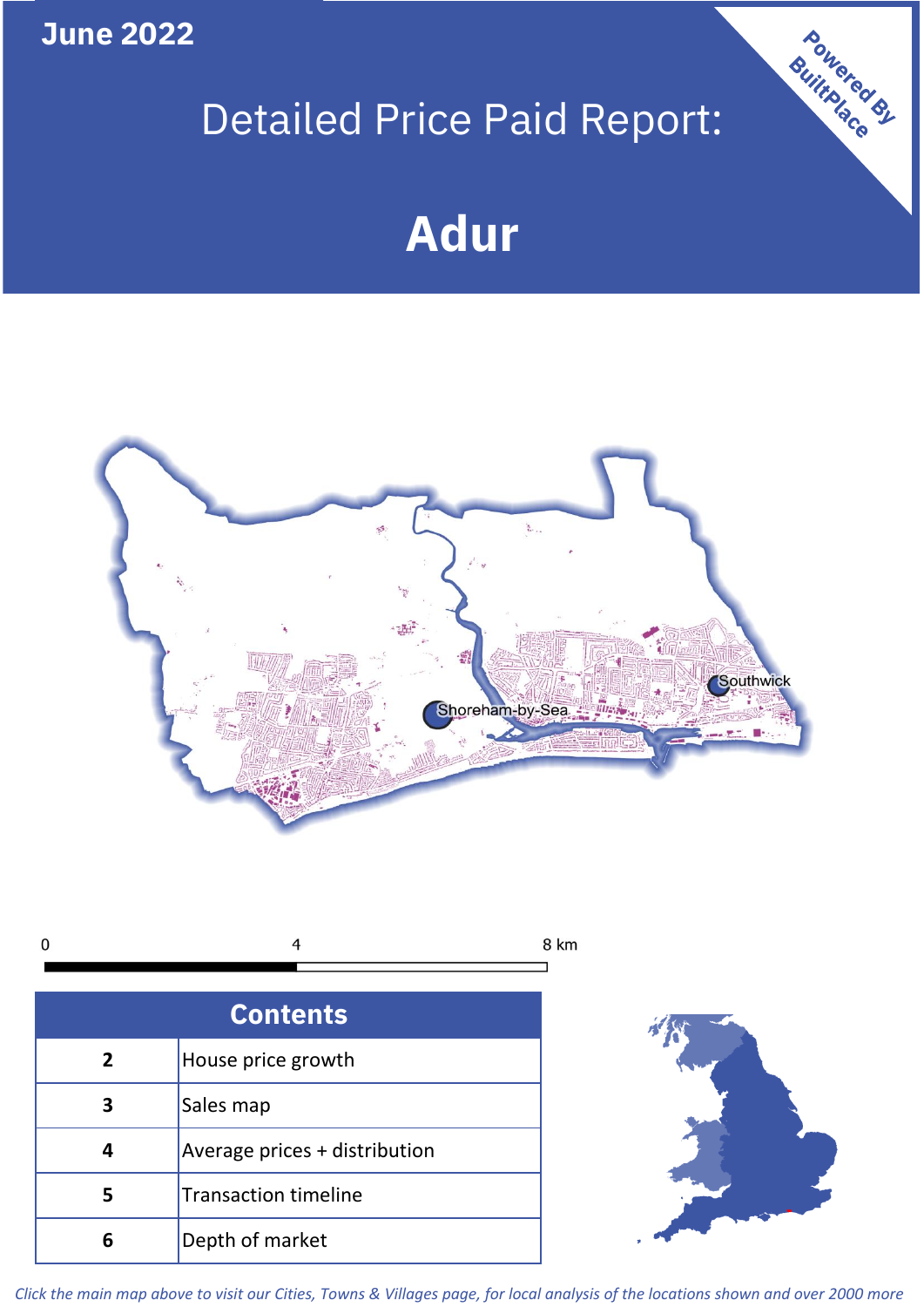### **Headline Data**

|                     | <b>Current level</b> | 3 month  | <b>Annual</b> | 5 vear  | 10 year |
|---------------------|----------------------|----------|---------------|---------|---------|
| <b>House prices</b> | £376,157             | 1.0%     | 10.0%         | 23.2%   | 76.2%   |
| <b>Transactions</b> | 1,015                | $-13.2%$ | 9.0%          | $-7.1%$ | $-0.4%$ |

# **House Price Growth (April 2022 data)**

#### *Annual Change in House Prices*



House prices in Adur grew by 10.0% in the 12 months to April 2022 (based on 3-month smoothed data). By comparison national house prices grew by 10.7% and prices in the South East grew by 11.5% over the same period.

Adur house prices are now 64.3% above their previous peak in 2007, compared to +60.7% for the South East and +52.9% across England.



#### *Year-To-Date Change in House Prices, December to April*

Local prices have grown by 1.5% in 2022 so far, compared to growth of 2.4% over the same period last year.

#### *Source: OS OpenData; UK House Price Index (Contains HM Land Registry data © Crown copyright)*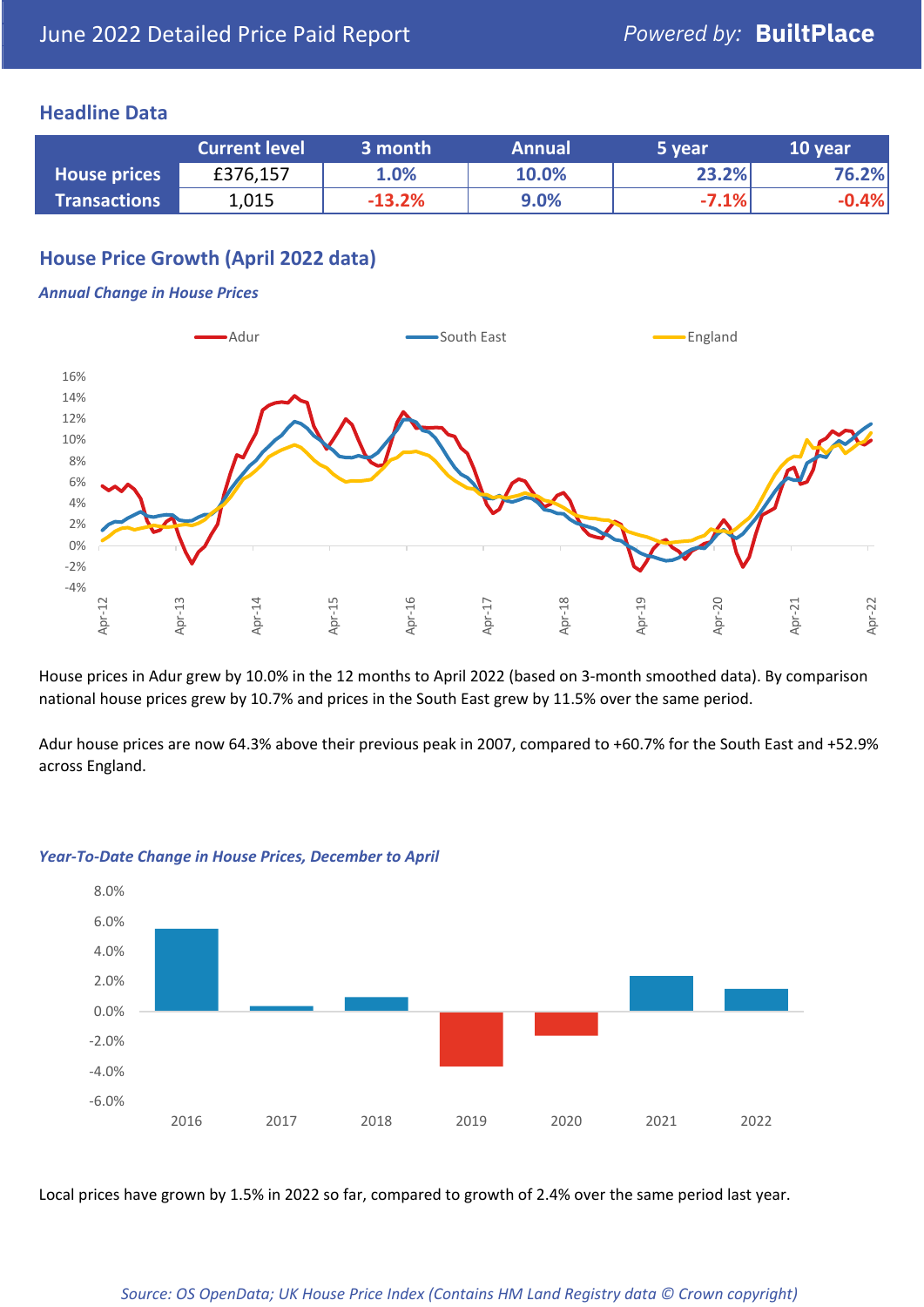# **House Price Map**

*12 months to April 2022*



*Each point is one postcode, coloured by the average value relative to all sales in this local authority (price bands are LA-specific quintiles).*

**Map Key**

| Min      | <b>Max</b> |                            |
|----------|------------|----------------------------|
| Up to    | £248,000   | 1st quintile / lowest 20%  |
| £248,000 | £326,000   | 2nd quintile               |
| £326,000 | £383,000   | 3rd quintile               |
| £383,000 | £465,000   | 4th quintile               |
| £465,000 | and over   | 5th quintile / highest 20% |

# *Source: OS OpenData; UK House Price Index (Contains HM Land Registry data © Crown copyright)*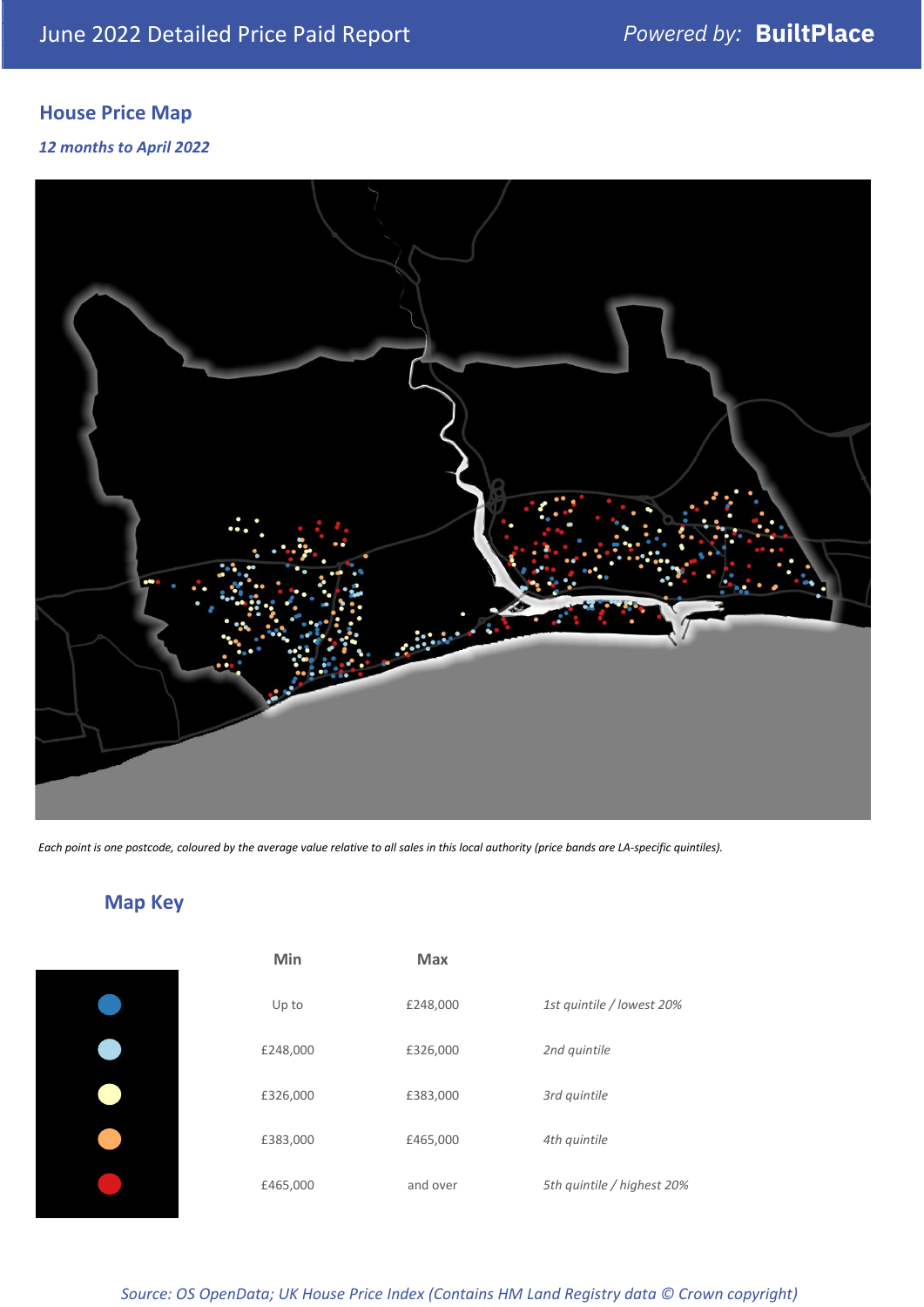# **Average House Price by Property Type**

#### *12 months to April 2022*



# **House Price Distribution by Year**

*All properties, by price band and calendar year (2020 = year to date)*

|                    | 1997 | 2002 | 2007 | 2012 | 2017 | 2019 | 2020 |
|--------------------|------|------|------|------|------|------|------|
| <b>Under £100k</b> | 91%  | 21%  | 2%   | 2%   | 0%   | 0%   | 0%   |
| £100-200k          | 8%   | 67%  | 42%  | 41%  | 9%   | 9%   | 9%   |
| E200-300k          | 0%   | 9%   | 46%  | 43%  | 42%  | 25%  | 17%  |
| £300-400k          | 0%   | 2%   | 6%   | 10%  | 30%  | 33%  | 42%  |
| £400-500k          | 0%   | 0%   | 3%   | 3%   | 11%  | 19%  | 18%  |
| <b>£500k-1m</b>    | 0%   | 0%   | 1%   | 2%   | 7%   | 12%  | 13%  |
| £1-2m              | 0%   | 0%   | 0%   | 0%   | 0%   | 1%   | 1%   |
| <b>Over £2m</b>    | 0%   | 0%   | 0%   | 0%   | 0%   | 0%   | 0%   |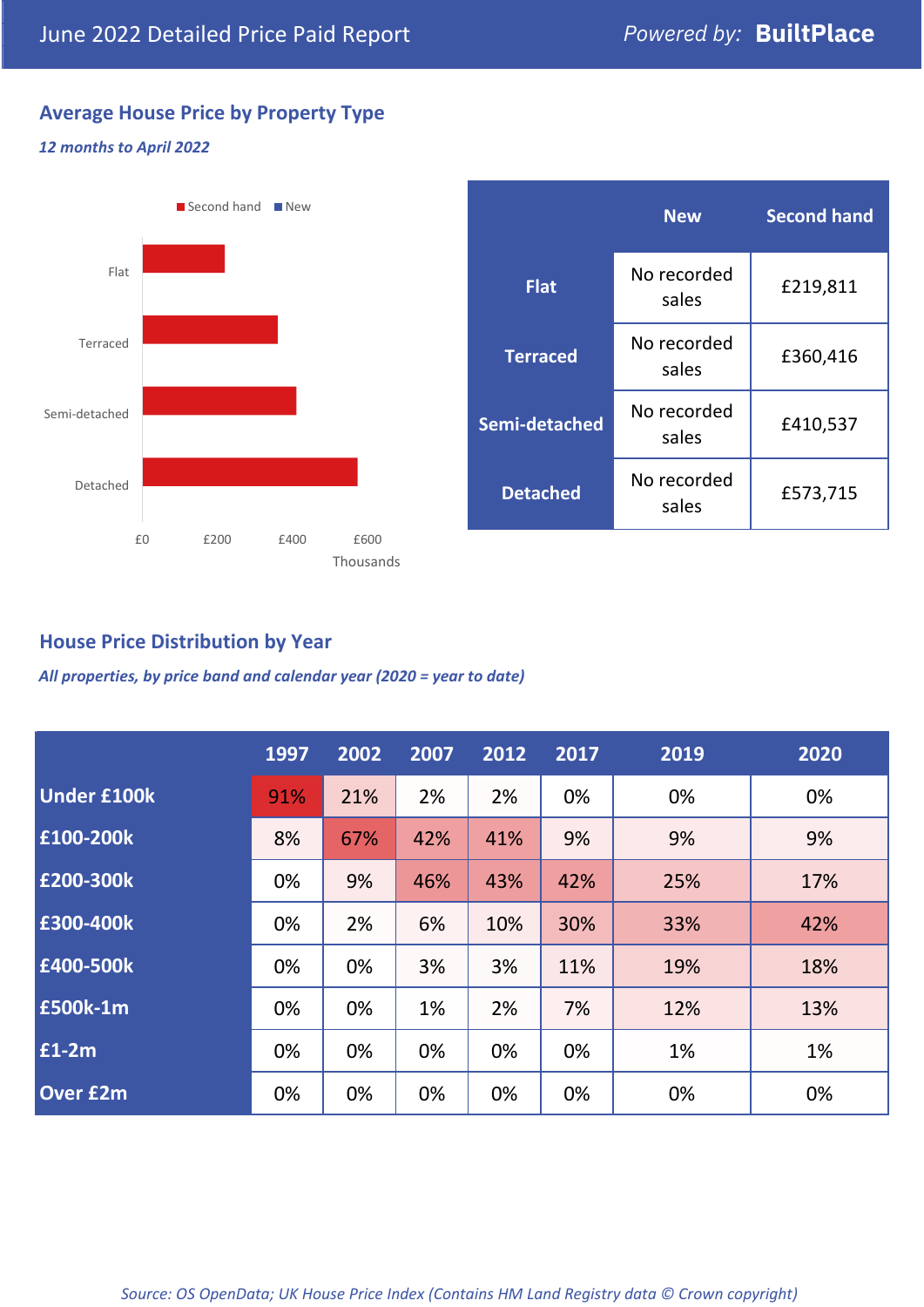# **Transactions (February 2022 data)**

*Annual Transactions, Indexed (2001-05 average = 100)*



There were 1,015 transactions in Adur during the 12 months to February 2022. This is 70% of the average from 2001-05 and suggests activity is below pre-downturn levels.

Transactions in Adur have fallen by 12.5% since 2014, compared to changes of -9.9% for South East and -7.7% for England.



#### *Cash and New Build Sales as % of Total, by Year*

*Note: The data on this page EXCLUDES transactions identified as transfers under a power of sale/repossessions, buy-to-lets (where they can be identified by a mortgage), and transfers to non-private individuals - i.e. it comprises only Land Registry 'A' data.*